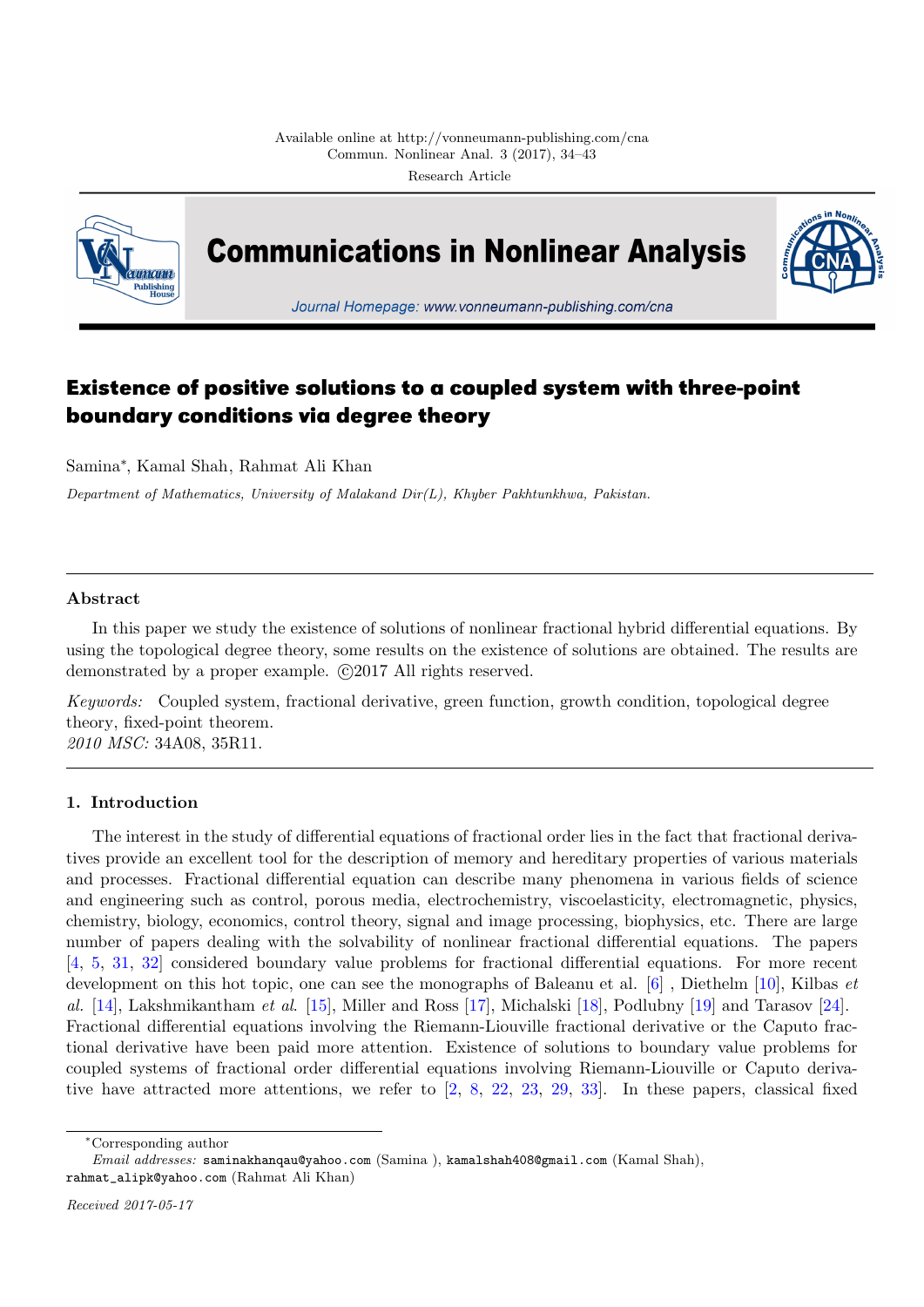point theorems such as Banach contraction principle and Schauder fixed point theorem have been used to develop conditions for existence of solutions. Many results can be found in literature dealing with existence and uniqueness of solutions via different techniques of functional analysis; we refer the reader to [1, 3, 7, 11, 13, 16, 20, 26, 27, 30].

Degree theory for the solution of fractional order differential equations was first applied by Isaia [12]. In the said paper, the priori estimate method is used together with the degree for condensing maps to establish [co](#page-8-8)[nd](#page-8-9)i[ti](#page-8-10)o[ns](#page-8-11)f[or](#page-8-12)t[he](#page-8-13)e[xis](#page-9-10)[ten](#page-9-11)c[e o](#page-9-12)f [so](#page-9-13)lution to the integral equations as given by

$$
u(t) = \phi(t, u(t)) + \int_a^b \psi(t, s, u(s))ds, t \in [a, b].
$$

Wang *et al* [25], studied the existence and uniqueness of solutions via topological degree method to a class of nonlocal Cauchy problems of the form

$$
\begin{cases} \mathcal{D}^q u(t) = f(t, u(t)), \ t \in [0, T], \\ u(0) + g(u) = u_0, \end{cases}
$$

where  $\mathcal{D}^{\alpha}$  is the Caputo fractional derivative of order  $q \in (0,1]$ ,  $u_0 \in \mathbb{R}$ , and  $f: I \times \mathbb{R} \to \mathbb{R}$  is continuous. Wang *et al* [28], obtained sufficient conditions for the existence and uniqueness of positive solutions to the following coupled system of nonlinear three-point boundary values problem

$$
\begin{cases} \mathcal{D}^p u(t) = f(t, u(t)), \ \mathcal{D}^q u(t) = g(t, v(t)), \ 0 < t < 1, \\ u(0) = 0, \ v(0) = 0, \ u(1) = au(\eta), \ v(1) = bv(\eta). \end{cases}
$$

Topological theory was also applied by Shah *et al.* [21], to obtain sufficient conditions for the existence and uniqueness of solutions to more general coupled systems of nonlinear multi-point boundary value problems.

$$
\begin{cases}\n\mathcal{D}^{\alpha}x(t) = \phi(t, x(t), y(t)), \\
\mathcal{D}^{\beta}y(t) = \psi(t, x(t), y(t)), t \in [0, 1], \\
x(0) = 0, y(0) = 0, \\
x(1) = \delta x(\eta), y(1) = \gamma y(\eta),\n\end{cases}
$$

where  $1 < \alpha < 2$  is a real number,  $\mathcal{D}^{\alpha}$  is the Caputo fractional differential operator of order  $\alpha$ . Motivated by the above results, we use topological degree theory approach and fixed point theorem to study sufficient conditions for existence and uniqueness of solutions to some non linear boundary value problem with boundary conditions of the form

$$
\begin{cases}\n\mathcal{D}^{\alpha}(x(t) - f(t, x(t))) = g(t, y(t), I^{\alpha}y(t)), \n\mathcal{D}^{\alpha}(y(t) - f(t, y(t))) = g(t, x(t), I^{\alpha}x(t)), \nx(0) = 0, x(1) = h(x(\eta)), \nx(0) = 0, y(1) = h(y(\eta)),\n\end{cases}
$$
\n(1.1)

where  $\mathcal{D}^{\alpha}$  denotes the Riemann-Liouville fractional differential operator of order,  $\alpha$ ,  $1 < \alpha \leq 2$ , where  $f : [0,1] \times \mathbb{R} \to \mathbb{R}$  and  $g : [0,1] \times [0,1] \times \mathbb{R} \to \mathbb{R}$  are continuous functions.

The rest of this paper is organized as follows. In Section 2, we give some notations, recall some concepts and important results needed in this paper. In Section 3, we introduce a concept of existence of at least solutions for the problem (4.1) by using a new fixed point theorem which is linking degree theory for condensing maps.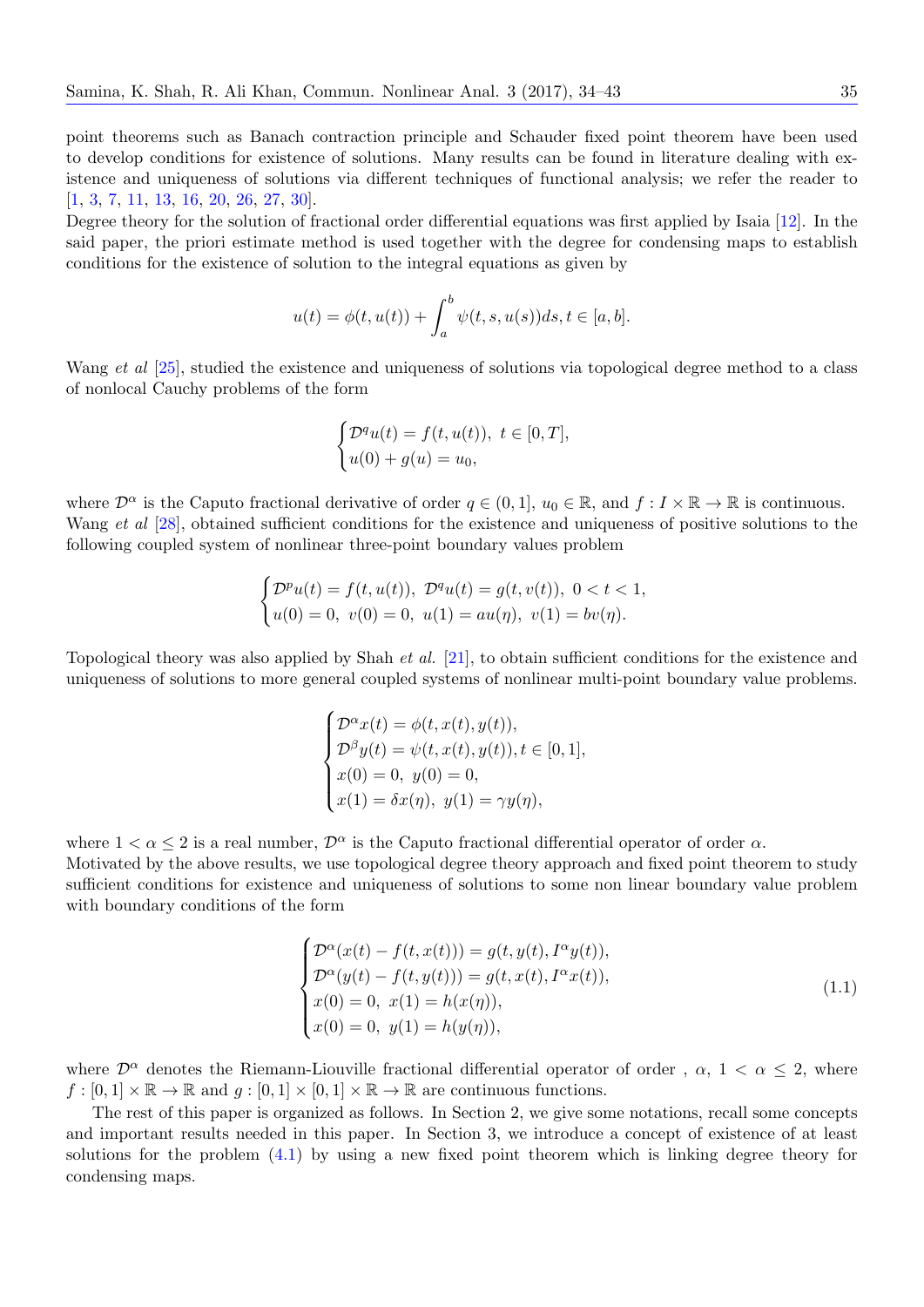## **2. Preliminaries**

Here, in this section we give some fundamental definitions and results from fractional calculus and topological degree theory. For detail see [9, 12, 14].

<span id="page-2-2"></span>**Definition 2.1.** The fractional integral of order  $\alpha > 0$  of a function  $u : (0, \infty) \to \mathbb{R}$  is given by

$$
\mathcal{I}^{\alpha}u(t) = \frac{1}{\Gamma(\alpha)} \int_0^t (t-s)^{\alpha-1} u(s) ds,
$$

provided that the right-hand side is pointwise defined on  $(0, \infty)$ .

**Definition 2.2.** The fractional derivative of order  $\alpha > 0$ , of a continuous function  $u : (0, \infty) \to \mathbb{R}$  is given by

$$
\mathcal{D}^{\alpha}u(t) = \frac{1}{\Gamma(n-\alpha)} \left(\frac{d}{dt}\right)^n \int_0^t \frac{u(s)}{(t-s)^{\alpha-n+1}} ds,
$$

where  $n = [\alpha] + 1$ ,  $n = [\alpha]$  denotes the integer part of  $\alpha$ , provided that the right-hand side is pointwise defined on  $(0, \infty)$ .

Let X be a Banach spaces throughout this paper and  $\mathbf{B} \in P(X)$  be the family of all its bounded sets. Then, we recall the following results.

**Definition 2.3.** The Kuratowski measure of noncompactness  $\alpha : \mathbf{B} \to \mathbb{R}^+$  is defined as

 $\alpha(B) = \inf \{ d > 0, \text{ where } B \in \mathbf{B} \text{ admits a finite cover by sets of diameter at most } d \}.$ 

**Proposition 2.4.** The Kuratowski measure  $\alpha$  satisfies the following properties:

- (*i*)  $\alpha(B) = 0$  if and only if B is relatively compact;
- (*ii*)  $\alpha$  is a seminorm, that is,  $\alpha(\lambda B) = |\lambda| \alpha(B), \lambda \in \mathbb{R}$  and  $\alpha(B_1 + B_2) \leq \alpha(B_1) + \alpha(B_2);$
- $(iii)$   $B_1 \subset B_2$  implies  $\alpha(B_1) \leq \alpha(B_2)$ ;  $\alpha(B_1 \cup B_2) = \max{\{\alpha(B_1), \alpha(B_2)\}}$ .
- $(iv) \alpha(convB) = \alpha(B);$
- $(v)$   $\alpha(\overline{B}) = \alpha(B)$ .

**Definition 2.5.** Consider  $\Omega \subset X$  and  $\mathcal{F} : \Omega \to X$  a continuous bounded map. We say that  $\mathcal{F}$  is  $\alpha$ -Lipschitz if there exists  $k \geq 0$  such that  $\alpha(\mathcal{F}(B)) \leq \alpha(B)$  for all  $B \subset \Omega$  bounded. If, in addition,  $k < 1$ , then we say that  $\mathcal F$  is a strict  $\alpha$ -contraction.

We say that *F* is *α*-condensing if  $\alpha(\mathcal{F}(B)) < \alpha(B)$  for all  $B \subset \Omega$  bounded with  $\alpha(B) > 0$ . In other words,  $\alpha(\mathcal{F}(B)) = \alpha(B)$  implies  $\alpha(B) = 0$ . The class of all strict *α*-contractions  $\mathcal{F}: \Omega \to X$  is denoted by  $\Im C_{\alpha}(\Omega)$ and the class of all *α*-condensing maps  $\mathcal{F}: \Omega \to X$  is denoted by  $C_a(\Omega)$ .

We remark that  $\Im C_{\alpha}(\Omega) \subset C_{\alpha}(\Omega)$  and every  $\mathcal{F} \in C_{\alpha}(\Omega)$  is  $\alpha$ -Lipschitz with constant  $k = 1$ . We also recall that  $\mathcal{F}: \Omega \to X$  is Lipschitz if there exists  $k > 0$  such that  $||\mathcal{F}x - \mathcal{F}y|| \le k||x - y||$  for all  $x, y \in \Omega$  and that  $\mathcal F$  is a strict contraction if  $k < 1$ . Next, we collect some properties of the applications defined above.

**Proposition 2.6.** If  $\mathcal{F}, G : \Omega \to X$  are  $\alpha$ -Lipschitz maps with constants *k*,respectively *k*<sup> $\prime$ </sup> then  $\mathcal{F} + G : \Omega \to Y$ *X* are  $\alpha$ -Lipschitz with constants  $k + k'$ .

<span id="page-2-1"></span>**Proposition 2.7.** If  $\mathcal{F} : \Omega \to X$  is compact, then  $\mathcal{F}$  is  $\alpha$ -Lipschitz with constant  $k = 0$ .

<span id="page-2-0"></span>**Proposition 2.8.** If  $\mathcal{F}: \Omega \to X$  is Lipschitz with constant k, then  $\mathcal{F}$  is  $\alpha$ -Lipschitz with the same constant *k*.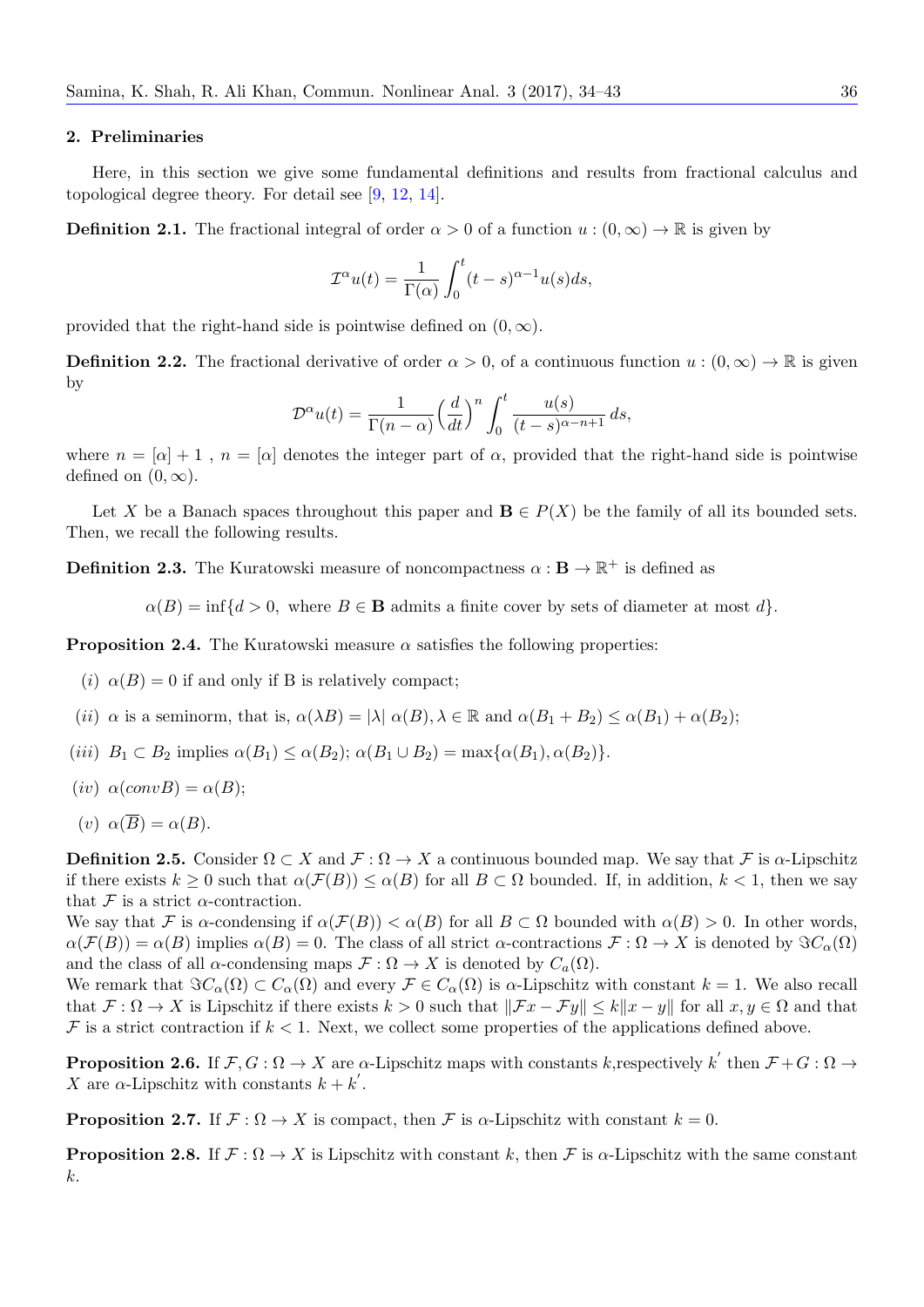The theorem below asserts the existence and the basic properties of the topological degree for *α*condensing perturbations of the identity.

**Theorem 2.9.** *Let*

$$
\Theta = \begin{cases} (I - \mathcal{F}, \Omega, y) : \ \Omega \subset X \ \text{open and bounded,} \\ \mathcal{F} \in C_{\alpha}(\overline{\Omega}), \ y \in X \ (I - \mathcal{F})(\partial \Omega), \end{cases}
$$

*be the family of the admissible triplets. There exists one degree function*  $D : \Theta \to Z$  which satisfies the *properties:*

- (*D*<sub>1</sub>)  $D(I, \Omega, y) = 1$  *for every*  $y \in \Omega$  *(Normalization);*
- $(D_2)$  *For every disjoint, open sets*  $\Omega_1, \Omega_2 \subset \Omega$  *and every*  $y \notin (I \mathcal{F})(\overline{\Omega} \setminus (\Omega_1 \cup \Omega_2))$

$$
D(I - \mathcal{F}, \Omega, y) = D(I - \mathcal{F}, \Omega_1, y) + D(I - \mathcal{F}, \Omega_2, y);
$$

 $(D_3)$   $D(I-H(t_i),\Omega,y(t))$  is independent of  $t \in [0,1]$  for every continuous, bounded map  $H : [0,1] \times \overline{\Omega} \to X$ *which satisfies*

 $\alpha(H([0,1] \times B)) < \alpha(B) \forall B \subset \overline{\Omega}$  *with*  $\alpha(B) > 0$ 

*and every continuous function*  $y : [0,1] \rightarrow X$  *which satisfies* 

$$
y(t) \neq x - H(t, x) \ \forall \ t \in [0, 1],
$$
 for all  $x \in \partial\Omega$ ;

 $(D_4)$   $D(I - \mathcal{F}, \Omega, y) \neq 0$  *implies*  $y \in (I - \mathcal{F})(\Omega)$ .

Now we state a fixed point theorem which will be used in the proofs of the main results.

**Theorem 2.10.** Let  $\mathcal{F}: X \to X$  be a-condensing and  $S = \{x \in X : \text{there exists } \lambda \in [0,1] \text{ such that } x =$  $\lambda$ *Fx*}*. If S* is a bounded set in X, so there exists  $r > 0$  such that  $S \subset B_r(0)$ , then *F* has at least one fixed *point and the set of the fixed points of*  $\mathcal F$  *lies in*  $B_r(0)$ *.* 

*Let*  $X = C([0,1], \mathbb{R})$  *the Banach space of all continuous functions from*  $C[0,1] \rightarrow \mathbb{R}$  *with the topological* norm  $||x|| = \max{ |x| : t \in [0,1] }$ . Then the product space  $X \times X$  defined by  $X \times X = \{(x,y) : x, y \in X \}$ , is *a Banach space under the norm*  $||(x, y)|| = ||x|| + ||y||$ .

#### **3. Main Results**

In this section, we discuss the existence and uniqueness of solutions to the  $BVP(4.1)$ .

**Theorem 3.1.** *The unique solutions of the BVP given by*

$$
\begin{cases} \mathcal{D}^{\alpha}(x(t) - f(t, x(t))) = g(t, y(t), \mathcal{I}^{\alpha}y(t)), t \in J = [0, 1], \\ x(0) = 0, x(1) = h(x(\eta)), 0 < \eta < 1, \end{cases}
$$

<span id="page-3-0"></span>*is*

$$
x(t) = f(t, x) + \left( h(x(\eta)) - f(1, 0) - f(1, h(x(\eta))) \right) t + \int_0^1 G(t, s) g(s, y(s), \mathcal{I}^{\alpha} y(s)) ds, t \in [0, 1],
$$

*where*  $G(t, s)$  *is defined by* 

$$
G(t,s) = \frac{1}{\Gamma(\alpha)} \begin{cases} (t-s)^{\alpha-1} - t(1-s)^{\alpha-1}, & 0 \le s \le t \le 1, \\ -t(1-s)^{\alpha-1}, & 0 \le t \le s \le 1, \end{cases}
$$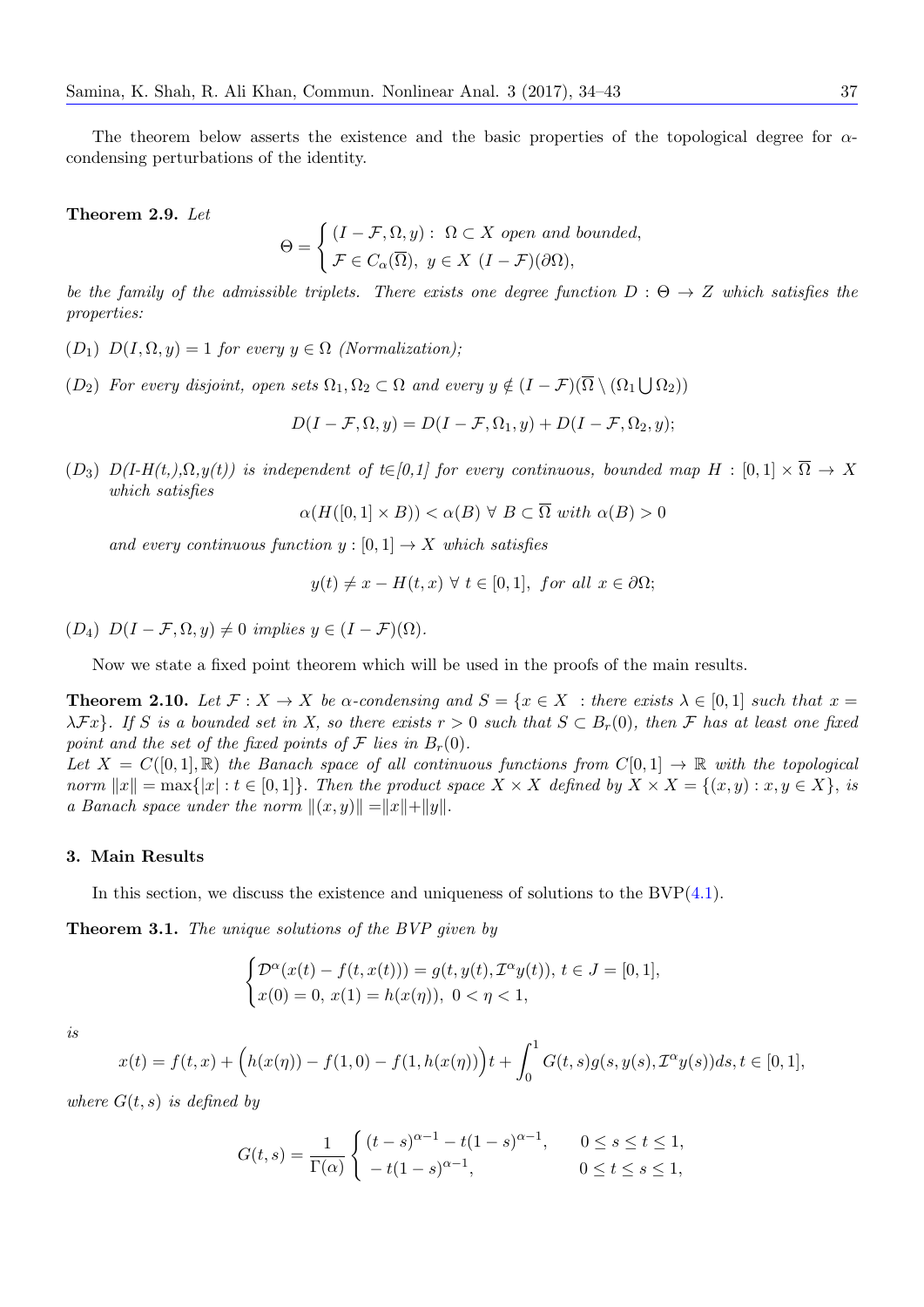In view of Theorem 3.1, solution of the coupled system of BVP (4.1) is provided in the form of coupled systems of Fredwholm integral equations as:

$$
\begin{cases}\nx(t) = f(t, x) + \left(h(x(\eta)) - f(1, 0) - f(1, h(x(\eta))\right)t + \int_0^1 G(t, s)g(s, y(s), \mathcal{I}^\alpha y(s))ds, t \in [0, 1], \\
y(t) = f(t, y) + \left(h(y(\eta)) - f(1, 0) - f(1, h(y(\eta))\right)t + \int_0^1 G(t, s)g(s, x(s), \mathcal{I}^\alpha x(s))ds, t \in [0, 1],\n\end{cases}
$$
\n(3.1)

where  $f : [0,1] \times \mathbb{R} \to \mathbb{R}$  and  $g : [0,1] \times [0,1] \times \mathbb{R} \to \mathbb{R}$  are continuous functions which satisfy the following conditions:

- $|f(t, x) f(t, y)| < \lambda |x y|$ , where  $\mu = (\lambda(1 + K) + K) < 1$ , for every  $(t, x)$ ,  $(t, y) \in [0, 1] \times \mathbb{R}$ ;
- $(iii)$   $|f(t,x)| \le c_1 |x(t)|^{q_1} + m_1$  where  $c_1, m_1 > 0, q_1 \in [0,1),$ for every  $(t, x) \in [0, 1] \times \mathbb{R}$ ;
- $(iii) |g(t, s, x)| \leq c_2 |x(t)|^{q_2} + m_2$  where  $c_2, m_2 > 0, q_2 \in [0, 1),$ for every  $(t, s, x) \in [0, 1] \times [0, 1] \times \mathbb{R}$ ;
- (*iv*) Let there exists  $K > 0$ , such that  $|h(x) h(\bar{x}| \le K|x \bar{x}|$ , for every  $x, \bar{x} \in \mathbb{R}$ ;
- $(v)$   $|h(x(t)| \le c_3 |x(t)|^{q_3} + m_h$  where  $c_3, m_h > 0, q_3 \in [0, 1)$ *.*

Define operators  $\phi: C[0,1] \times C[0,1] \rightarrow C[0,1] \times C[0,1]$ , by  $\phi(x,y)(t) = (\mathcal{F}x(t), \mathcal{F}y(t))$ , where  $\mathcal{F}x(t) =$  $f(t, x(t)) + (h(x(\eta)) - f(1,0) - f(1,h(x(\eta)))t$ , for  $t \in [0,1]$  and  $\psi : C[0,1] \times C[0,1] \rightarrow C[0,1] \times C[0,1],$ by  $\psi(x, y)(t) = (Hx(t), Hy(t)),$  where  $Hx(t) = \int_0^1 G(t, s)g(s, x(s), \mathcal{I}^{\alpha}x(s))ds$ , for  $t \in [0, 1], T : C[0, 1] \times$  $C[0, 1] \rightarrow C[0, 1] \times C[0, 1]$ , by  $T(x, y)(t) = \phi(x, y)(t) + \psi(x, y)(t)$ .

Thus the existence of a solution for system of equation (1) is equivalent to the existence of a fixed point for operator T.

**Theorem 3.2.** The operator  $\phi: C[0,1] \times C[0,1] \to C[0,1] \times C[0,1]$  is Lipschitz with constant  $\mu$ . Consequently *ϕ is α-Lipschitz with the same constant µ and also ϕ satisfies the following growth condition*

$$
|\phi(x,y)| \leq c_1 \|(x,y)\|^{q_1} + c_3 \|(x,y)\|^{q_3} + c^* \|(x,y)\|^{q_3} + m^*.
$$

*Proof.* Consider

$$
\begin{aligned}\n\left\| \mathcal{F}x(t) - \mathcal{F}\overline{x}(t) \right\| &= \left\| f(t, x(t)) + \left( h(x(\eta)) - f(1, 0) - f(1, h(x(\eta)) \right) t \right. \\
&\quad - f(t, \overline{x}(t)) - \left( h(\overline{x}(\eta)) - f(1, 0) - f(1, h(\overline{x}(\eta)) \right) t \right| \\
&\leq \left| f(t, x(t)) - f(t, \overline{x}(t)) \right| + \left| h(x(\eta)) - h(\overline{x}(\eta)) \right| + \left| f(1, h(x(\eta)) - f(1, h(\overline{x}(\eta)) \right| \\
&\leq \lambda \left| x - \overline{x} \right| + K \left| x(\eta) - \overline{x}(\eta) \right| + \lambda \left| h(x(\eta)) - h(\overline{x}(\eta)) \right| \\
&\leq \lambda \left\| x - \overline{x} \right\| + K \left\| x - \overline{x} \right\| + \lambda K \left\| x - x \right\| \\
&= (\lambda + K + \lambda K) \left\| x - \overline{x} \right\| \\
&= (\lambda(1 + K) + K) \left\| x - \overline{x} \right\| \\
&= \mu \left\| x - \overline{x} \right\|. \n\end{aligned}
$$

Similarly

$$
\left\|\mathcal{F}y(t)-\mathcal{F}\overline{y}(t)\right\| \le \mu\|y-\overline{y}\|, \text{ for every } y,\overline{y} \in C[0,1],
$$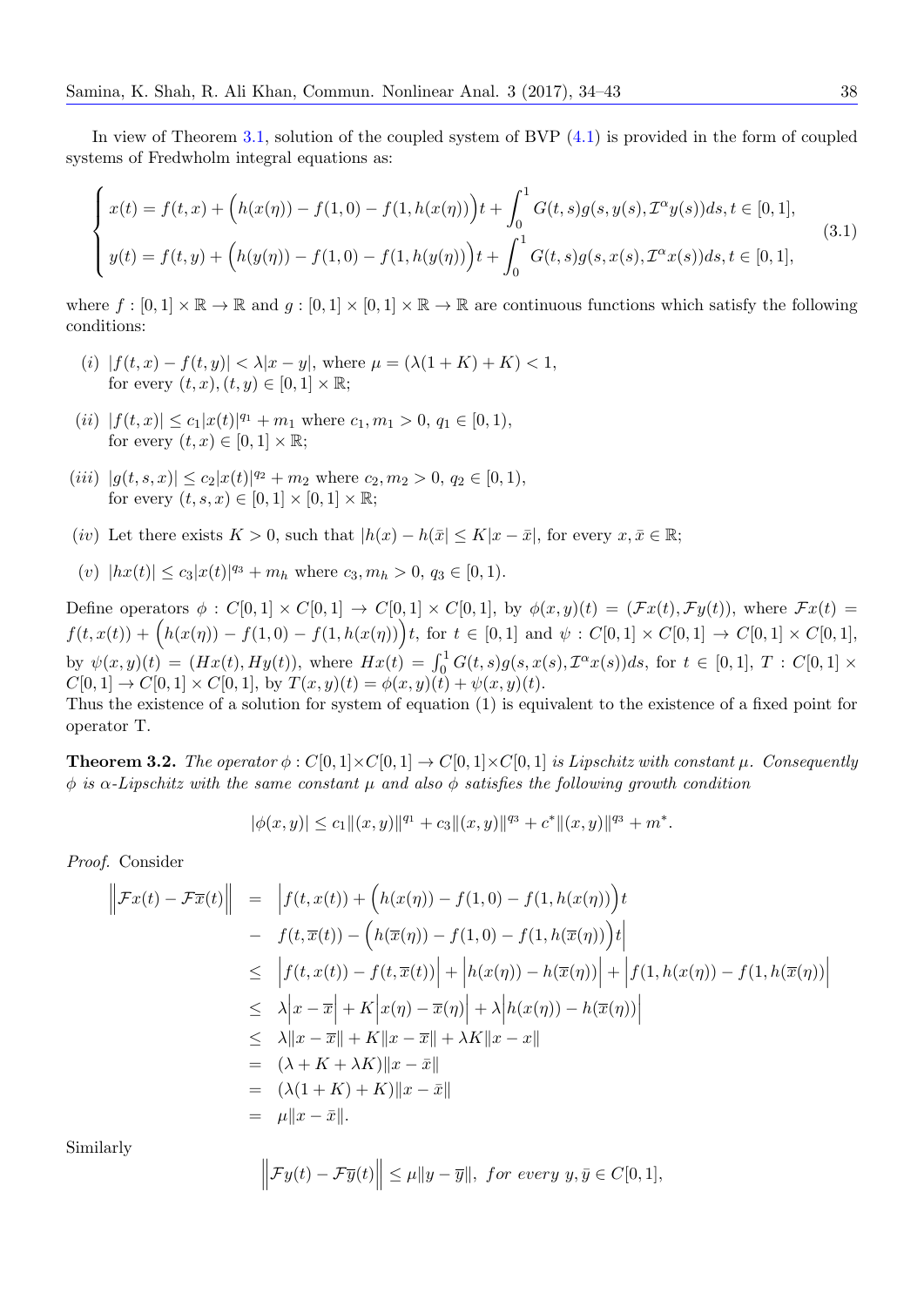This implies

$$
\left\| \phi(x, y)(t) - \phi(\overline{x}, \overline{y})(t) \right\| = \left\| (\mathcal{F}x(t), \mathcal{F}y(t)) - (\mathcal{F}\overline{x}(t), \mathcal{F}\overline{y}(t)) \right\|
$$
  
\n
$$
= \left\| \mathcal{F}x(t) - \mathcal{F}\overline{x}(t), \mathcal{F}y(t) - \mathcal{F}\overline{y}(t) \right\|
$$
  
\n
$$
= \left\| \mathcal{F}x(t) - \mathcal{F}\overline{x}(t) \right\| + \left\| \mathcal{F}y(t) - \mathcal{F}\overline{y}(t) \right\|
$$
  
\n
$$
\leq \mu \|x - \overline{x}\| + \mu \|y - \overline{y}\|
$$
  
\n
$$
= \mu \left( \|x - \overline{x}\| + \|y - \overline{y}\| \right)
$$
  
\n
$$
= \mu \left( \|(x, y) - (\overline{x}, \overline{y})\| \right).
$$

By proposition (2.4)  $\phi$  is  $\alpha$ -Lipschitz with constant  $\mu$ . Now for the growth condition using (*ii*), we get

$$
|\phi(x,y)(t)| = |(\mathcal{F}x(t), \mathcal{F}y(t))| = |\mathcal{F}x(t)| + |\mathcal{F}y(t)|.
$$

$$
|(\mathcal{F}x)(t)| = |f(t, x(t)) + (h(x(\eta)) - f(1, 0) - f(1, h(x(\eta)))t|, t \in [0, 1]
$$
  
\n
$$
\leq |f(t, x(t))| + |(h(x(\eta)) - f(1, 0) - f(1, h(x(\eta)))t|
$$
  
\n
$$
\leq |f(t, x(t))| + |(h(x(\eta))| + |f(1, 0) + f(1, h(x(\eta)))|
$$
  
\n
$$
\leq |f(t, x(t))| + ||(h(x(\eta))|| + c_1||h(x(\eta))||^{q_1} + 2m_1
$$
  
\n
$$
\leq c_1 ||x||^{q_1} + m_1 + c_3 ||x||^{q_3} + c_1 (c_3 ||x||^{q_3})^{q_1} + 2m_1
$$
  
\n
$$
= c_1 ||x||^{q_1} + c_3 ||x||^{q_3} + c_1 c_3^{q_1} ||x||^{q_3 q_1} + 3m_1, \text{ using } q_1 q_3 < q_3
$$
  
\n
$$
= c_1 ||x||^{q_1} + c_3 ||x||^{q_3} + c^* ||x||^{q_3} + m^*.
$$

Similarly

$$
|(\mathcal{F}y)(t)| \leq c_1 \|y\|^{q_1} + c_3 \|y\|^{q_3} + c^* \|y\|^{q_3} + m^*.
$$

This implies

$$
|\phi(x,y)| \leq c_1 \|(x,y)\|^{q_1} + c_3 \|(x,y)\|^{q_3} + c^* \|(x,y)\|^{q_3} + m^*.
$$

**Proposition 3.3.** The operator  $\psi$  :  $C[0,1] \times C[0,1] \rightarrow C[0,1] \times C[0,1]$  is compact. Consequently  $\psi$  is  $\alpha$ -Lipschitz with zero constant and under the hypothesis  $(h_3)$  satisfies the growth condition

$$
\|\psi(x,y)\| \le \frac{1}{\Gamma(\alpha+1)} \Big(c_2\|(x,y)\|^{q_2} + m_2\Big).
$$

*Proof.* Let  $(x_n, y_n)$  be a sequence in  $X \times X$ ,  $(x, y) \in X \times X$  such that  $(x_n, y_n) \to (x, y)$ . This implies that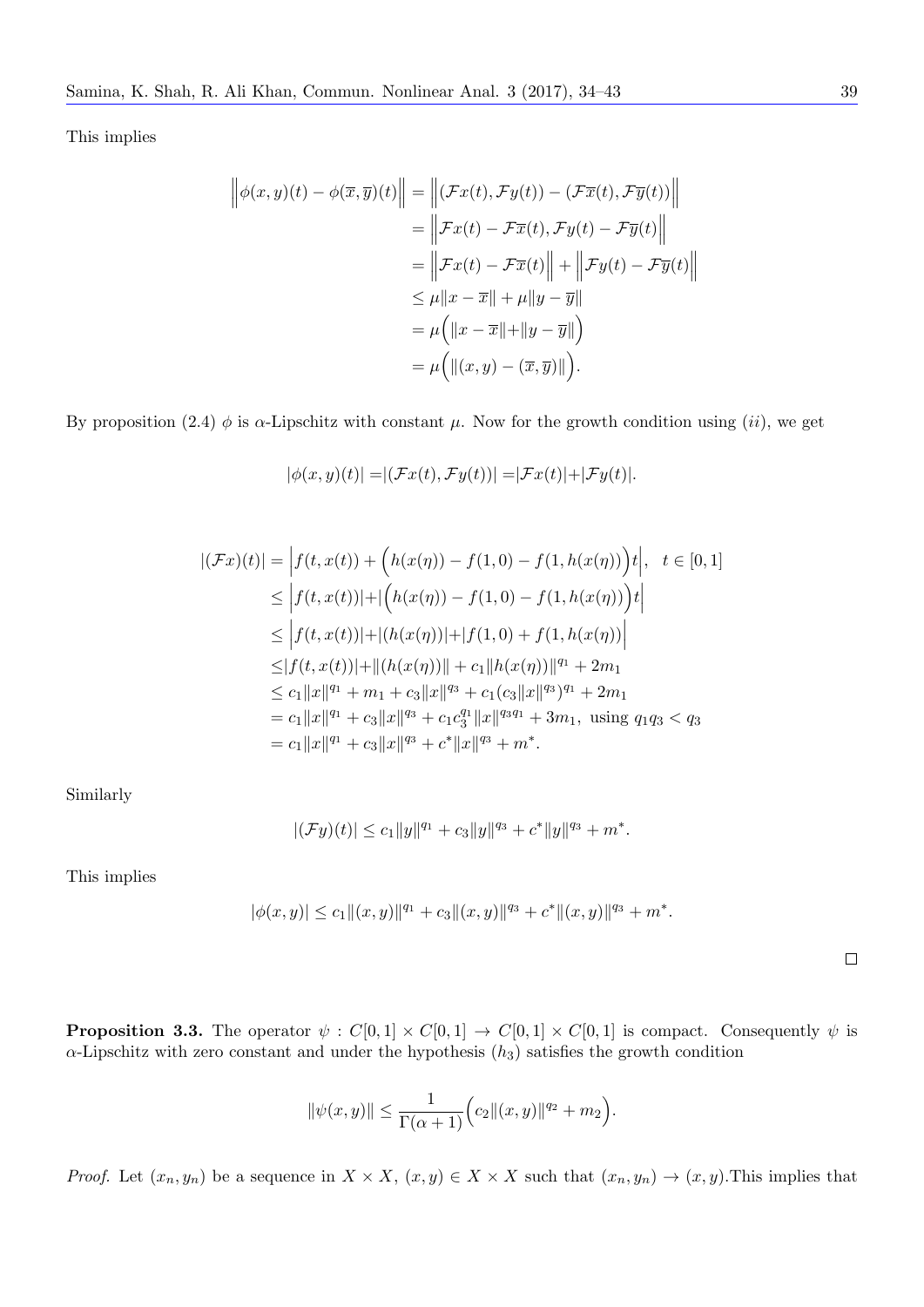$x_n \to x$  and  $y_n \to y$ . We need to prove that  $\|\psi(x_n, y_n) - \psi(x, y)\| \to 0$ , as  $n \to \infty$ . Consider

$$
\|\psi(x_n, y_n) - \psi(x, y)\| = \| (Hx_n, Hy_n) - (Hx, Hy)\| \n= \| (Hx_n - Hx, Hy_n - Hy)\| \n\|Hx_n - Hx\| = \left| \int_0^1 G(t, s) g(s, x_n(s), \mathcal{I}^{\alpha} x_n(s)) - \int_0^1 G(t, s) g(s, x(s), \mathcal{I}^{\alpha} x(s)) \right| \n= \left| \int_0^1 G(t, s) \Big( g(s, x_n(s), \mathcal{I}^{\alpha} x_n(s)) - g(s, x(s), \mathcal{I}^{\alpha} x(s)) \Big) ds \right| \n\leq \int_0^1 |G(t, s)| |g(s, x_n(s), \mathcal{I}^{\alpha} x_n(s)) - g(s, x(s), \mathcal{I}^{\alpha} x(s))| ds \n\leq \int_0^1 \max_{C[0, 1]} |G(t, s)| |g(s, x_n(s), \mathcal{I}^{\alpha} x_n(s)) - g(s, x(s), \mathcal{I}^{\alpha} x(s))| ds \n= \int_0^1 \left| \frac{(1 - s)^{\alpha - 1}}{\Gamma \alpha} \right| |g(s, x_n(s), \mathcal{I}^{\alpha} x_n(s)) - g(s, x(s), \mathcal{I}^{\alpha} x(s)) \right| ds.
$$

Using the continuity of  $g$ , we have

$$
|g(s, x_n(s), \mathcal{I}^{\alpha} x_n(s)) - g(s, x(s), \mathcal{I}^{\alpha} x(s))| \to 0,
$$

implies that  $||Hx_n - Hx|| \to 0$ . Similarly  $||Hy_n - Hy|| \to 0$ . This implies

$$
\|\psi(x_n, y_n) - \psi(x, y)\| \to 0.
$$

The continuity of  $\psi$  is proved. Moreover,  $\psi$  satisfies the following growth condition

$$
\|\psi(x,y)\| = \|(Hx, Hy)\| = \|Hx\| + \|Hy\|
$$
  

$$
\|Hx\| \le \frac{1}{\Gamma(\alpha+1)} \Big(c_2 \|x\|^{q_2} + m_2\Big).
$$

Similarly, one has

$$
||Hy|| \leq \frac{1}{\Gamma(\alpha+1)} \Big( c_2 ||y||^{q_2} + m_2 \Big).
$$

From, which we have

$$
\|\psi(x,y)\| \le \frac{1}{\Gamma(\alpha+1)} \Big(c_2 \|(x,y)\|^{q_2} + m_2\Big),\tag{3.2}
$$

for every  $(x, y) \in C[0, 1] \times C[0.1].$ 

In order to prove compactness of 
$$
\psi
$$
, we consider a bounded set  $B \in X \times X$  and a sequence  $(x_n, y_n)$  in B, then using (3), we have

$$
\|\psi(x_n, y_n)\| \le \frac{1}{\Gamma(\alpha+1)} \Big(c_2 \|(x_n, y_n)\|^{q_2} + m_2\Big),
$$

for every  $(x, y) \in X \times X$ , which implies that  $\psi(B)$  is bounded.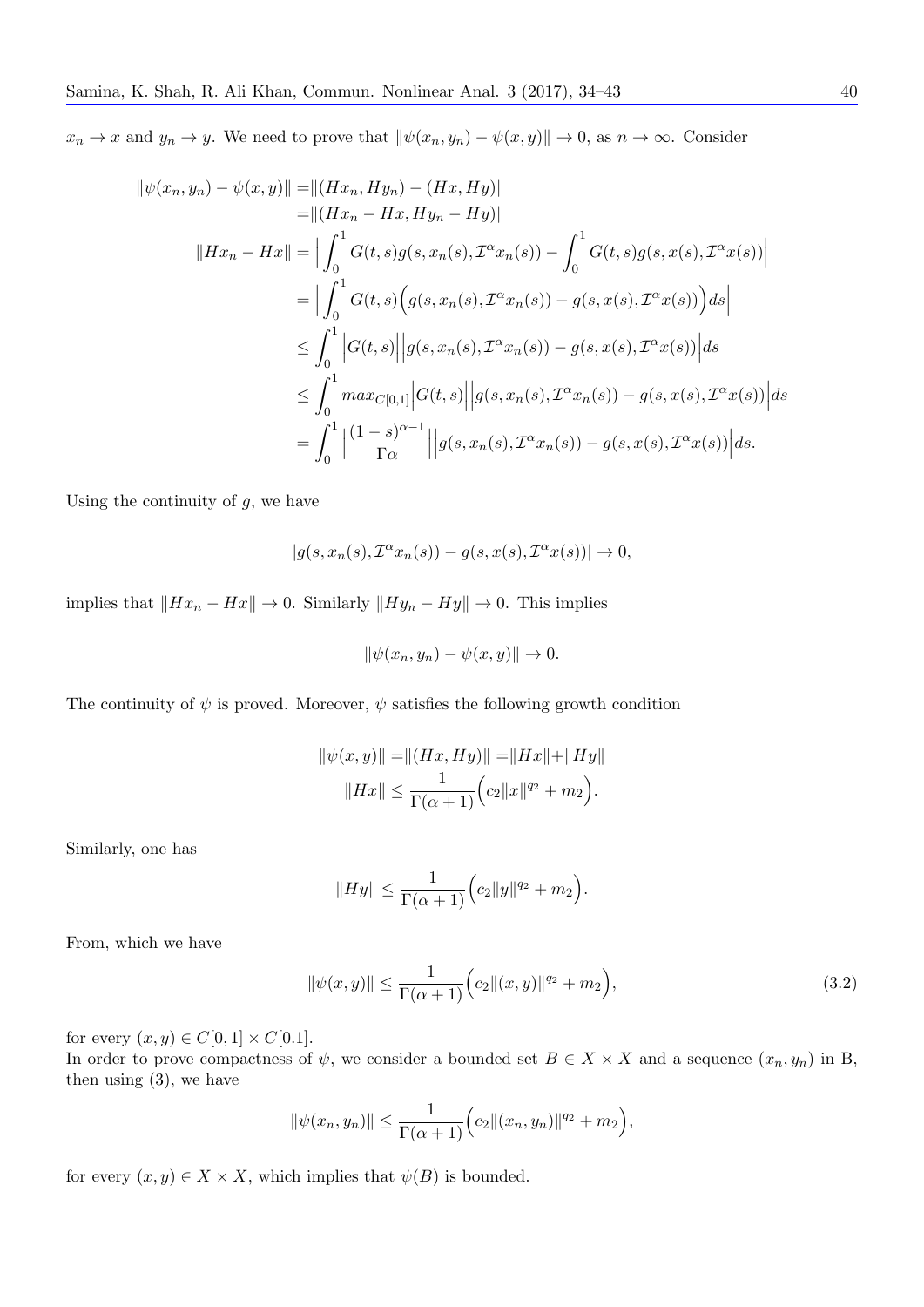Now, for equi-continuity, choose  $0 \le t_1 \le t_2 \le 1$ . Then we have

$$
|\psi(x,y)(t_1) - \psi(x,y)(t_2)| = |(Hx(t_1), Hy(t_1)) - (Hx(t_2), Hy(t_2))|
$$
  
\n
$$
= |Hx(t_1) - Hx(t_2), Hy(t_1) - Hy(t_2)|
$$
  
\n
$$
|Hx(t_1) - Hx(t_2)| = |\int_0^1 G(t_1, s)g(s, x(s), \mathcal{T}^{\alpha}x(s))ds - \int_0^1 G(t_2, s)g(s, x(s), \mathcal{T}^{\alpha}x(s))ds|
$$
  
\n
$$
= |\int_0^1 \left( G(t_1, s) - G(t_2, s) \right)g(s, x(s), \mathcal{T}^{\alpha}x(s))ds|
$$
  
\n
$$
\leq \int_0^1 |G(t_1, s) - G(t_2, s)||g(s, x(s), \mathcal{T}^{\alpha}x(s))|ds
$$
  
\n
$$
\leq \int_0^1 |G(t_1, s) - G(t_2, s)||c_2||x||^{q_2} + m_2)
$$
  
\n
$$
\leq (c_2||x||^{q_2} + m_2) \Big( \int_0^{t_1} \frac{(t_1 - s)^{\alpha - 1}}{\Gamma(\alpha)} ds - \int_0^{t_2} \frac{(t_2 - s)^{\alpha - 1}}{\Gamma(\alpha)} ds
$$
  
\n
$$
- \frac{(t_2 - t_1)}{\Gamma(\alpha)} \int_0^1 (1 - s)^{\alpha - 1} ds \Big)
$$
  
\n
$$
= (c_2||x||^{q_2} + m_2) \Big( \frac{t_1^{\alpha}}{\Gamma(\alpha + 1)} - \frac{t_2^{\alpha}}{\Gamma(\alpha + 1)} - \frac{t_2 - t_1}{\Gamma(\alpha + 1)} \Big)
$$
  
\n
$$
= (c_2||x||^{q_2} + m_2) \Big( t_1^{\alpha} - t_2^{\alpha} - (t_2 - t_1) \Big).
$$

It follows  $|Hx(t_1) - Hx(t_2)| \to 0$  and  $|Hy(t_1) - Hy(t_2)| \to 0$  as  $t_1 \to t_2$ , which implies that  $\psi(x, y)$  is equicontinues. For every  $(x, y) \in B$ , the set  $\psi(B) \in X \times Y$  satisfies the hypothesis of Arzela-Ascoli theorem,  $\psi(B)$  is relatively compact in  $X \times Y$ . Hence  $\psi$  is *α*-Lipschitz with constant 0.  $\Box$ 

**Theorem 3.4.** If the function  $f : [0,1] \times \mathbb{R} \to \mathbb{R}$  and  $g : [0,1] \times [0,1] \times \mathbb{R} \to \mathbb{R}$  satisfy the condition (i), *(ii), (iii), then the system of equations*

$$
\begin{cases}\nx(t) = f(t, x) + \left(h(x(\eta)) - f(1, 0) - f(1, h(x(\eta))\right)t + \int_0^1 G(t, s)g(s)ds, t \in [0, 1], \\
y(t) = f(t, y) + \left(h(y(\eta)) - f(1, 0) - f(1, h(y(\eta))\right)t + \int_0^1 G(t, s)g(s)ds, t \in [0, 1],\n\end{cases}
$$

*has at least one solution*  $(x, y) \in C[0, 1] \times C[0, 1]$  and the set of the solutions of equation (1) is bounded in *C [0,1].*

*Proof.* Let  $\phi, \psi, T$  be the operators defined in the beginning of this section. They are continuous and bounded. Moreover,  $\phi$  is  $\alpha$ -Lipschitz with constant  $\mu$  [0,1) and  $\psi$  is  $\alpha$ -Lipschitz with zero constant (see Propositions (2.7) and (2.6)). Proposition (2.7) shows us that T is a strict  $\alpha$ -contraction with constant  $\mu$ . Set

$$
S = \{(x, y) \in C[0, 1] \times C[0, 1] : for all \lambda \in [0, 1] such that (x, y) = \lambda T(x, y)\}.
$$

Next, we prov[e th](#page-2-0)at S i[s bo](#page-2-1)unded in C[0,1]. [Co](#page-2-0)nsider  $(x, y) \in S$  and  $\lambda \in [0, 1]$  such that  $(x, y) = \lambda T(x, y)$ .

$$
||(x,y)|| = \lambda ||T(x,y)|| \leq \lambda \Big( ||\phi(x,y)|| + ||\psi(x,y)|| \Big) \leq \lambda \Big( c_1 ||(x,y)||^{q_1} + c_3 ||(x,y)||^{q_3} + c^* ||(x,y)||^{q_3} + m^* + \frac{1}{\Gamma(\alpha+1)} (c_2 ||(x,y)||^{q_2} + m_2) \Big).
$$

This inequality, together with  $q_1 < 1$ ,  $q_2 < 1$  and  $q_3 < 1$  shows us that S is bounded in C[0,1]. Consequently, by Theorem 2.6 we deduce that T has at least one fixed point and the set of the fixed points of  $T$  is bounded in  $C$  [0,1].  $\Box$ 

*Remark* 3.5. The results of Theorem 3.4 also valid for using  $q_1 = q_2 = q_3 = 1$ .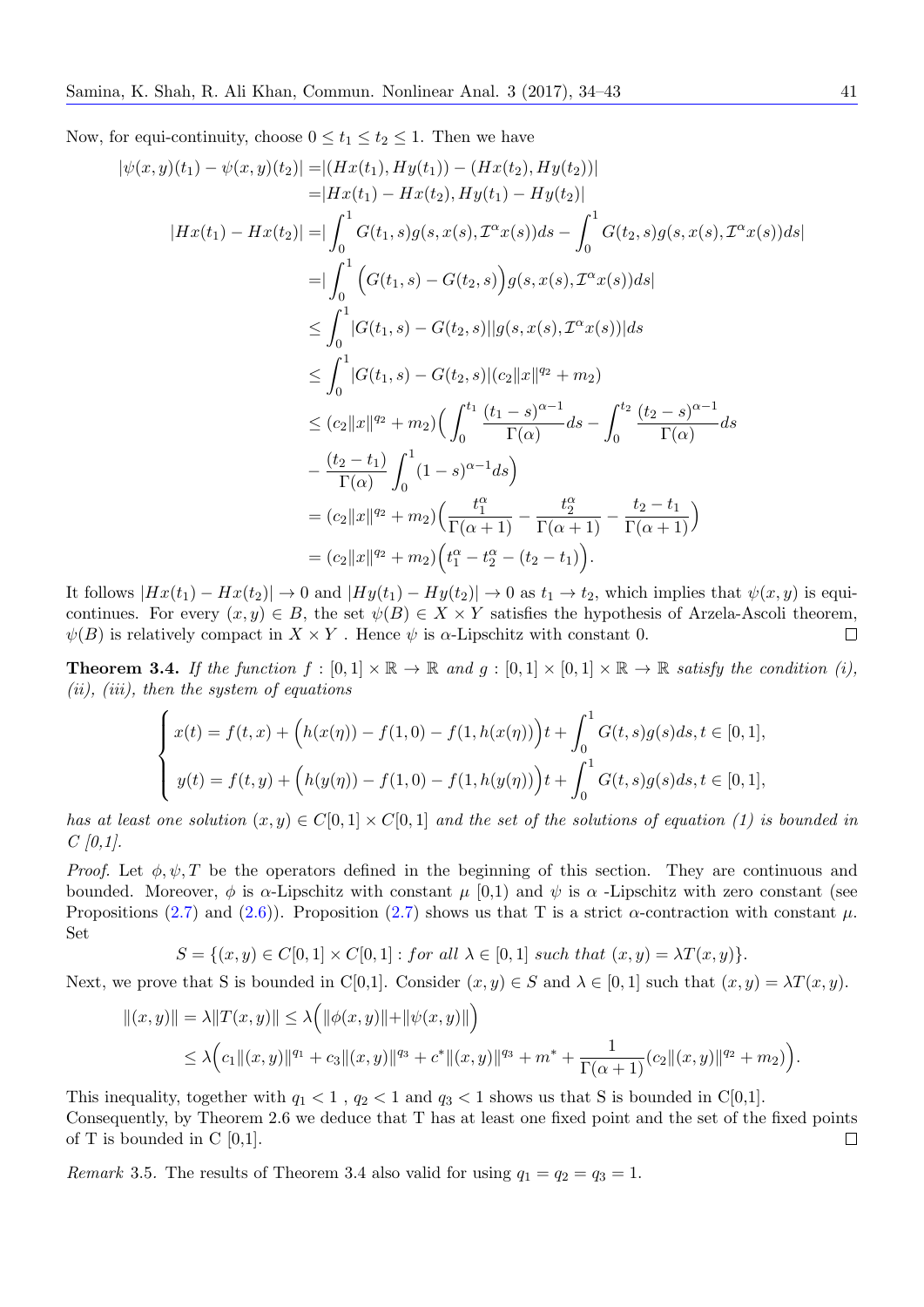#### **4. Example**

#### **Example 4.1.**

$$
\begin{cases}\n\mathcal{D}^{1.5}\left[x(t) - \frac{\exp(-t)\sin(x(t))}{50 + t^2}\right] = \frac{\sin(y(t)) + I^{1.5}\sin(y(t))}{40 + \exp(\pi t)}, \ t \in [0, 1], \\
\mathcal{D}^{1.5}\left[(y(t) - \frac{\exp(-t)\sin(y(t))}{50 + t^2}\right] = \frac{\sin(x(t)) + I^{1.5}\sin(x(t))}{40 + \exp(\pi t)}, \ t \in [0, 1], \\
x(0) = 0, \ x(1) = \frac{1}{10}\sin(x(0.5)), \\
y(0) = 0, \ y(1) = \frac{1}{10}\sin(y(0.5)).\n\end{cases} (4.1)
$$

<span id="page-8-16"></span>From the given system (4.1), we have  $c_1 = \frac{1}{50}$ ,  $c_2 = \frac{1}{41}$ ,  $m_1 = m_2 = 0$ ,  $q_1 = q_2 = q_3 = 1$ ,  $K = \frac{1}{10}$ ,  $c_3 = \frac{1}{10}$ ,  $m_h = 0$ ,  $m^* = 0$ . Further  $\lambda = \frac{1}{50}$ . Then with the help of these values one can easil conditions of Theorem 3.4 are satisfied. Hence the given system of boundary value problem has at least one solution.

### **Acknowledgments**

We are really thankful to the anonymous referee for his/her useful comments and corrections which improved this paper.

#### **References**

- [1] R. P. Agarwal, M. Belmekki and M. Benchohra, *A survey on semilinear differential equations and inclusions involving Riemann-Liouville fractional derivative,* Adv. Difference Equ., **2009** (2009), 47 pages. 1
- [2] B. Ahmad, J. J. Nieto, *Existence results for a coupled system of nonlinear fractional differential equations with three-point boundary conditions,* Comput. Math. Appl., **58** (2009), 1838–1843. 1
- <span id="page-8-8"></span>[3] B. Ahmad, J. J. Nieto, *Existence of solutions for anti-periodic boundary value problems involving fractional differential equations via Leray-Schauder degree theory,* Topol. Methods Nonlinear Anal., **35** (2010), 295–304. 1
- <span id="page-8-6"></span>[4] T. S. Aleroev, *The Sturm-Liouville problem for a second order ordinary differential equation [w](#page-0-0)ith fractional derivatives in the lower terms,* Differentsial'nye Uravneniya, **18** (1982), 341–342. 1
- <span id="page-8-9"></span>[5] Z. B. Bai, H. S. L¨*u*, *Positive solutions for boundary value problem of non line[ar](#page-0-0) fractional differential equation,* J. Math. Anal. Appl., **311** (2005), 495–505. 1
- <span id="page-8-0"></span>[6] D. Baleanu, J. A. T. Machado and A. C. J. Luo, *Fractional Dynamics and Control,* Springer, NY, USA, (201[2\).](#page-0-0) 1
- <span id="page-8-1"></span>[7] M. Benchohra, J. R. Graef and S. Hamani, *Existence results for boundary value pro[b](#page-0-0)lems with nonlinear fractional differential equations,* Appl. Anal., **87** (2008), 851–863. 1
- <span id="page-8-2"></span>[8] L. Cai, J. Wu, *Analysis of an HIV/AIDS trea[tm](#page-0-0)ent model with a nonlinear incidence rate,* Chaos Solitons Fractals, **41** (2009), 175–182. 1
- <span id="page-8-10"></span>[9] [K](#page-0-0). Deimling, *Non linear Functional Analysis*, Springer-Verlag, (1985). 2
- [10] K. Diethelm, *The Analysis of Fractional Differential Equ[at](#page-0-0)ions, in Lecture Notes in Mathematics,* Springer-Verlag, (2010). 1
- <span id="page-8-7"></span>[11] V. Gafiychuk, B. Datsko, V. Meleshko and D. Blackmore , *Analysis of the solutions of coupled nonlinear fractional reaction-diffusion eq[ua](#page-0-0)tions,* Chaos Solitons Fractals, **41** (2009), 1095–1104. 1
- <span id="page-8-14"></span><span id="page-8-3"></span>[12] F. Isaia, *On a non linear integral equation with out compactness,* [Act](#page-2-2)a Math. Univ. Comenian., **75** (2006), 233–240. 1, 2
- <span id="page-8-11"></span>[13] R. A. [Kh](#page-0-0)an, K. Shah, *Existence and uniqueness of solutions to fractional order multi-point boundary value problems,* Commun. Appl. Anal., **19** (2015), 515–526. 1
- <span id="page-8-15"></span>[14] A. A. Kilbas, H. M. Srivastava and J. J. Trujillo, *Theory and Applications [of](#page-0-0) Fractional Differential Equations,* Elsevier Science B.V., Amsterdam, (2006). 1, 2
- <span id="page-8-12"></span>[15] V. Laksh[m](#page-0-0)i[ka](#page-2-2)ntham, S. Leela and J. Vasundhara Devi, *Theory of Fractional Dynamic Systems*, Cambridge Scientific Publishers, (2009). 1
- <span id="page-8-13"></span><span id="page-8-5"></span><span id="page-8-4"></span>[16] L. Lv, J. Wang and W. Wei, *Existence and uniquenes[s r](#page-0-0)esults for fractional differential equations with boundary value conditions,* Opuscul. Math., **31** (2011[\),](#page-0-0) [62](#page-2-2)9–643. 1